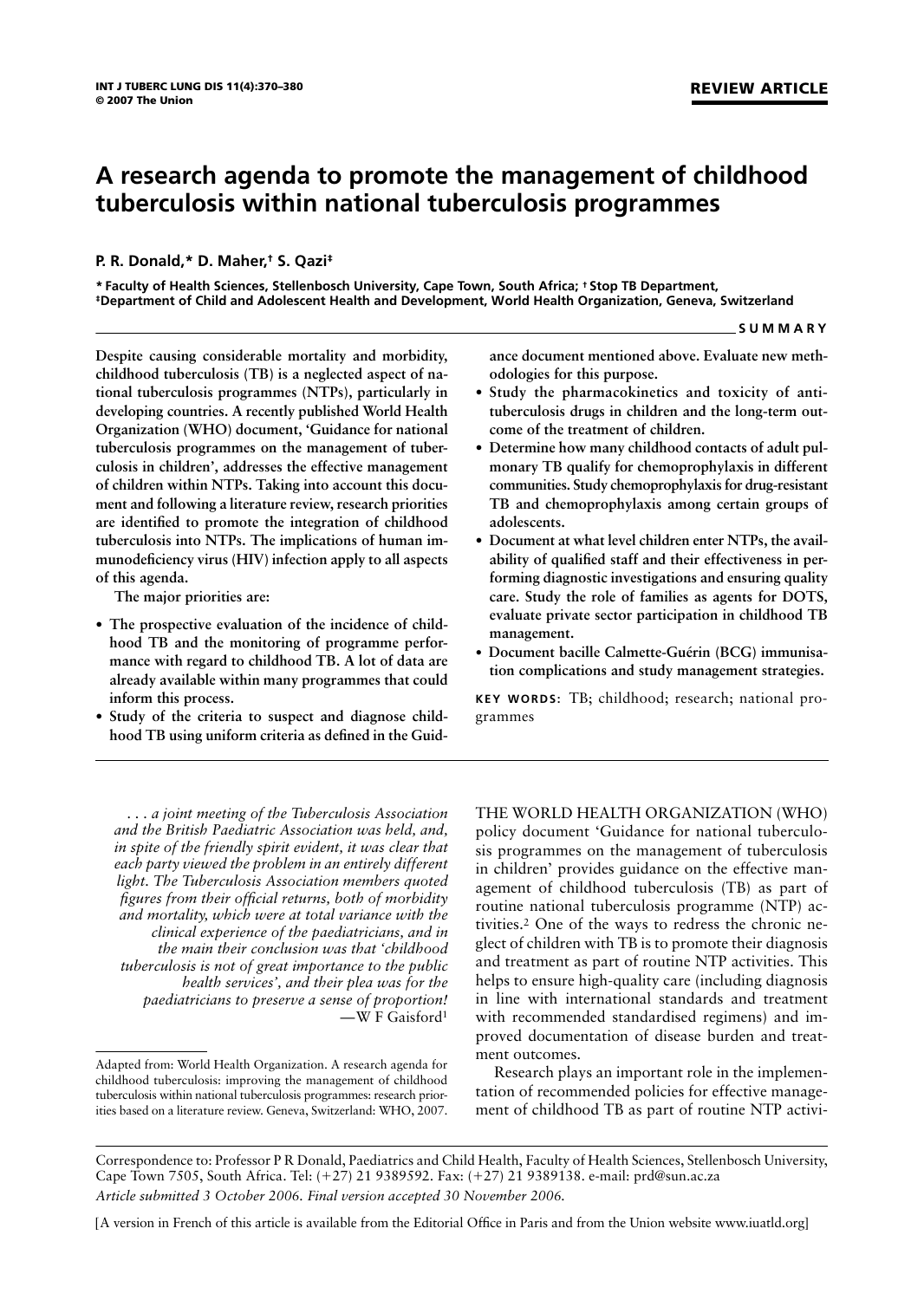ties. This article identifies the priorities for this research, based on a review of the literature relevant to the six key areas of activity (reflecting those set out in the WHO policy document):

- Epidemiology, programme monitoring and evaluation
- Diagnosis
- Anti-tuberculosis treatment
- Contact screening and management
- Health staff and family roles and responsibilities
- Bacille Calmette-Guérin (BCG) vaccination.

#### **METHODS**

The literature reviewed was derived from an electronic search using PubMed with the key words tuberculosis, childhood, epidemiology, diagnosis, treatment and control. This search produced more than 400 papers dating from 1950. Cross-referencing was undertaken using a comprehensive paediatric TB literature library maintained by the Desmond Tutu Centre for Tuberculosis and the Department of Paediatrics and Child Health of Stellenbosch University. In conducting this review, preference was given to papers based on substantial amounts of prospective data. State of the Art reviews were included and policy statements by governmental and professional organisations when valuable or important policy points were stated or debated.

# **EPIDEMIOLOGY: PROGRAMME MONITORING AND EVALUATION**

The WHO declared TB a global emergency in 1993, and since then has promoted the strategy for global TB control known as DOTS. This strategy emphasises finding and curing patients with sputum microscopy smearpositive pulmonary tuberculosis (PTB), who are mainly responsible for spreading infection and maintaining the TB epidemic.3 As children seldom have PTB that is sputum smear-positive, they have often been neglected by NTPs, despite significant numbers of children requiring treatment in high-incidence communities and considerable morbidity and mortality.

Childhood TB has diverse manifestations, pulmonary and extra-pulmonary, and the development of serious forms of disease is strongly influenced by age at infection. In young children, progression of the primary complex and dissemination of TB is particularly likely, leading to miliary TB and tuberculous meningitis (TBM). In all analyses, children infected when aged  $<$ 1 year have excessively high morbidity and mortality, and those aged 1–4 years have considerable mortality and morbidity before entering the so-called 'safe' school age of 5–10 years, when morbidity and mortality are at their lowest. For example, in the United States the 1940 TB mortality rate (per 100 000 infected children) was 4920 for those aged  $\leq 1$  year, 123 for those aged 1–4 years and 18 for those aged

5–9 years.4 A similar survey in London for 1945– 1949 found a TB mortality rate (per 100 000 infected children) of 5960 for those aged  $\leq$ 1 year, compared with 770 for those aged 1–4 years and 7 for those aged 5–9 years.<sup>5</sup> After 10 years of age an increasing incidence of adult-type disease is found.

In countries with low TB incidence, childhood TB constitutes approximately 5% of the TB case load. Incidence rates vary from  $\leq 1$  to 10/100 000. As young children are infrequently exposed to infection, serious forms of disease are unusual. However, higher rates may be encountered, rising to  $> 50/100000$  among subgroups of socially disadvantaged, and immigrant, communities.<sup>6</sup>

In developing countries, with generally a high TB incidence, a high annual risk of infection (ARI) with *Mycobacterium tuberculosis*, combined with a proportion of the population aged  $\leq$  15 years that is close to 40%, leads to children being infected at a younger age, which in turn means a greater frequency of severe forms of TB. Because of the difficulty of confirming a diagnosis of TB in children and inadequate data recording, little accurate information regarding childhood TB is available from countries with a high TB incidence. Available data indicate that 20% or more of the case load may be childhood TB and incidence rates of childhood TB may be in excess of 200/100 000. In one estimate from developing countries with an overall TB incidence of 171/100 000, children comprised 15% of the TB burden.7 In South Africa in 1993 the national incidence of TB was 224/100 000 and children constituted 20% of the case load.8 In a community near Cape Town, South Africa, with a particularly high incidence of 1149/100 000, children constituted 39% of the case load.9 As the TB incidence rises, so there will be a disproportionate rise in the percentage of the case load comprised by children.

It may also be possible to estimate the TB incidence in children by comparison with historical data. Between 1936–1940 and 1941–1945, the ARI was 1–2% in the Netherlands, and the mortality from all TB forms (but mainly TBM and miliary TB) in children aged 0–4 years was between 32 and 34/100 000 and for children aged 5–14 years between 14 and 17/100 000.10 In a number of developing countries, an ARI of between 1% and 2% has been found recently, suggesting a situation similar to Europe between 1936 and 1945. In the Western Cape Province of South Africa for 1985–1987, an ARI of approximately 2.5% was found, and the TBM incidence in children 0–4 years was 24/100 000.<sup>11</sup>

Children with human immunodeficiency virus/ acquired immune-deficiency syndrome (HIV/AIDS) are also exceptionally susceptible to TB. Evidence of the HIV/AIDS and TB interaction among children continues to accumulate, particularly from sub-Saharan Africa.12 At Queen Elizabeth Central Hospital, Blantyre, Malawi, the number of children diagnosed with TB increased from 64 in 1986 to 525 in 1993; of 105 children with TB HIV-tested in 1996, 64% were positive.<sup>13</sup>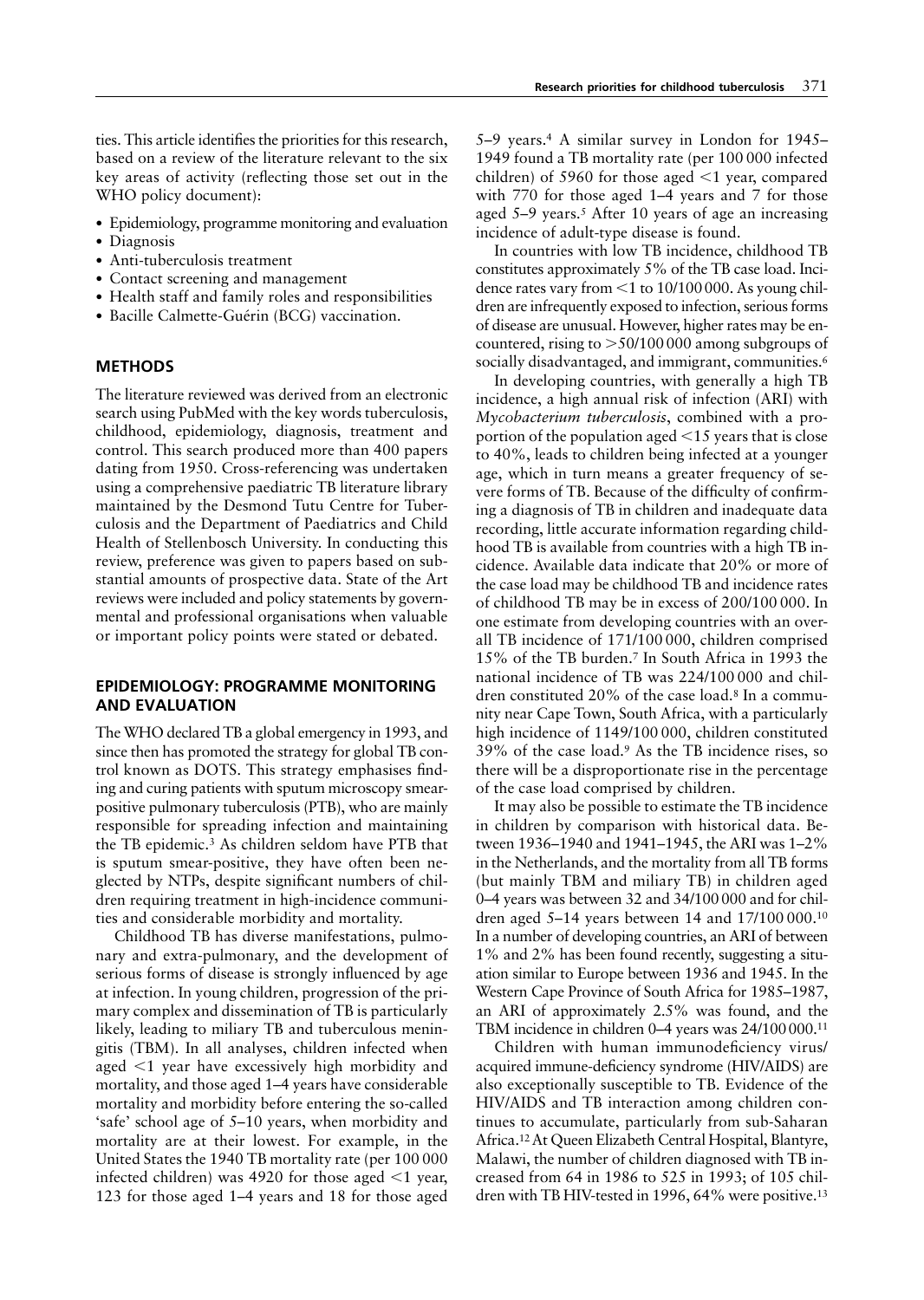As HIV-related TB is common among women of childbearing age (HIV-related TB is one of the leading nonobstetric causes of maternal death in Zambia14), infants may often be exposed to HIV infection and TB.15

With adolescence there is a striking rise in the TB incidence, which now has adult-type characteristics with apical lung infiltration and cavity formation. More females than males develop these features and the risk of adult-type disease in adolescence is 2–6 times greater in females than males.16 Disease follows infection more commonly in adolescents than in children aged 5–10 years. Among more than 600 children infected before adolescence, 7% developed adult-type TB after an 'average' of 5 years; most adult-type disease followed a primary infection that occurred after 7 years of age, and none developed in those infected as infants.17 It is also during adolescence that sexual activity might commence in communities with a high HIV and TB incidence; this creates an opportunity for linked TB and HIV interventions. Thus counselling, voluntary HIV testing and TB chemoprophylaxis could play an important role in pregnant teenagers. This is also an age during which adherence to treatment is problematic and needs further study.

In routine NTP recording and reporting of children with TB, the standard international definitions for case categories and treatment outcomes apply. There are three important justifications for the recommended policy of routine NTP recording and reporting of children in the two age categories, 0–4 and 5–14 years.<sup>2</sup> First, accurate measurement of the TB disease burden in children and epidemiological trends is important, especially in developing countries where the great bulk of childhood TB is found. NTPs that may already collect this information can often make good use of it for these purposes. Second, it enables monitoring and evaluation of NTP performance specifically in relation to the standard of care for children. Third, monitoring and evaluation of disease trends in the 0–4 years age group can be useful in overall assessment of TB epidemiology, because disease in these young children usually reflects recent transmission.

Research priorities regarding the epidemiology of childhood TB and programme monitoring and evaluation are summarised in Table 1.

# **DIAGNOSIS OF TB**

*It has been given many names, such as juvenile tuberculosis, puerile tuberculosis, infantile tuberculosis, Ranke's primary complex, hilum tuberculosis, tracheobronchial node tuberculosis, primary and secondary tuberculosis . . .* —J A Myers, L M Kernkamp18

Accurate, consistent diagnosis is critical not only to the effective management of children with TB but also to measuring the precise burden of childhood

**Table 1** Proposed research priorities regarding the epidemiology of childhood tuberculosis and programme monitoring and evaluation

Epidemiology

- Evaluate how best to use data already existing in some NTPs to improve the documentation of the burden of childhood TB
- Determine prospectively the incidence of childhood TB, and its morbidity and mortality, making use of the internationally agreed-upon criteria and utilising the proposed definitions; carry out these studies at a number of centres under different epidemiological and social conditions and include children with and without HIV infection; quantify the burden of childhood TB in the age groups 0–4 and 5–14 years, and distinguish the burden of EPTB and the proportion of children with TB who are smear-positive and who are HIV-infected
- Carry out annual risk of infection studies across a spectrum of communities in rural and urban areas

Programme monitoring and evaluation

- Monitor and evaluate the management of childhood TB by NTPs using the routine NTP reporting and recording system, including treatment outcomes according to standard international definitions
- Evaluate the accuracy of classification of cases as smear-positive PTB, smear-negative PTB and EPTB

 $NTP$  = National Tuberculosis Programme; TB = tuberculosis; EPTB = extra-pulmonary tuberculosis:  $HIV =$  human immunodeficiency virus; PTB = pulmonary tuberculosis.

TB. In the short-term there is little prospect of a widely available 'gold standard' diagnosis of TB in children by the current techniques of microbiological detection (microscopy and culture) or by new diagnostic techniques (including nucleic acid amplification techniques and serology). Until the introduction of improved means of diagnosis, standardised approaches to diagnosis continue to rely on clinical criteria, chest radiography (CXR) and tuberculin skin testing (TST).2

#### *History and symptoms*

Table 2 lists history and symptoms used by various authors to diagnose childhood TB. Of 27 papers, 21 (78%) use contact with an adult with TB, 19 (70%) cough, 16 (52%) fever and 14 (59%) failure to thrive or loss of weight. A smaller number of papers suggest failure to respond to antibiotics (9, 33%) or the presence of superficial nodes (6, 22%). In 5 (19%) papers, reference is made to a 'symptom complex' compatible with childhood TB. Other symptoms include abdominal distension, difficulty walking, sputum production, chest pain, haemoptysis, anorexia, malaise/fatigue and bone deformities. Some of these are obviously intended to accommodate extra-pulmonary forms of TB. One interesting criterion in the scoring system of Stegen et al. is age  $\leq$  years, thus accommodating the higher mortality and morbidity of the young.<sup>19</sup>

For each criterion there are varying definitions; as an example of this diversity some definitions relating to contact with an adult with TB are summarised in Table 3. Only three definitions link duration to the contact. The WHO policy document recommends that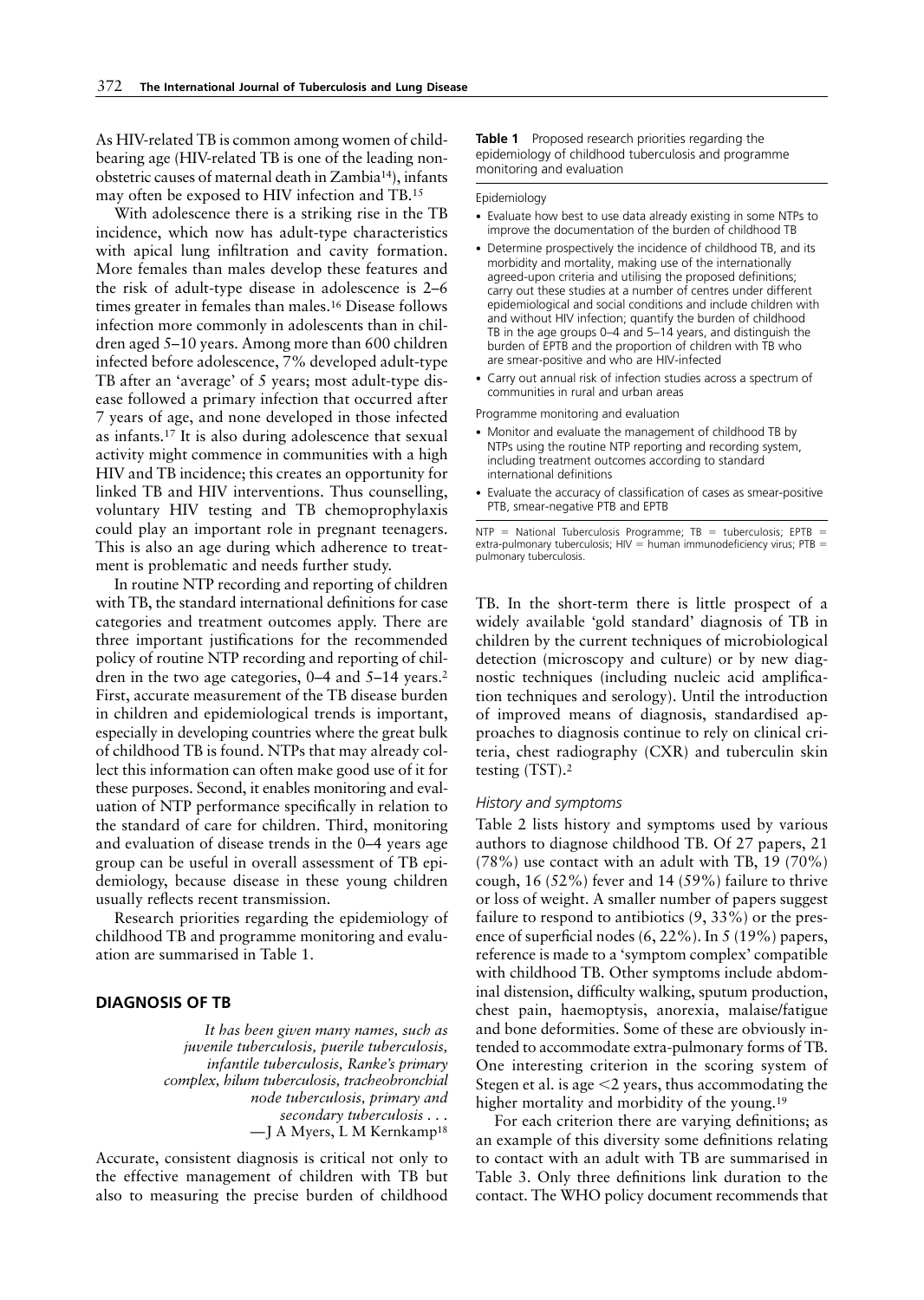| Authors                                           | Contact | Failure to thrive/<br>weight loss | Cough           | Fever   | Response to<br>antibiotics | Palpable<br>nodes | Symptom<br>complex |
|---------------------------------------------------|---------|-----------------------------------|-----------------|---------|----------------------------|-------------------|--------------------|
| Stegen et al. (1969) <sup>19</sup>                | $+$     |                                   |                 |         |                            |                   |                    |
| Aderele (1979) <sup>20</sup>                      | $^{+}$  |                                   | $^{+}$          | $^{+}$  | $^{+}$                     |                   |                    |
| Ghidey and Habte (1983) <sup>21</sup>             | $^{+}$  | $^{+}$                            | $^{+}$          | $^{+}$  |                            | $^{+}$            |                    |
| Cundall (1986) <sup>22</sup>                      | $^{+}$  |                                   |                 |         |                            |                   |                    |
| Kumar et al. (1990) <sup>23</sup>                 |         | $^{+}$                            | $^{+}$          | $^{+}$  |                            | $^{+}$            |                    |
| Reis et al. (1990) <sup>24</sup>                  | $^{+}$  | $^{+}$                            | $^{+}$          | $^{+}$  |                            |                   |                    |
| Migliori et al. (1992) <sup>25</sup>              | $^{+}$  |                                   | $^{+}$          |         |                            |                   |                    |
| Pineda et al. (1993) <sup>26</sup>                | $^{+}$  |                                   | $^{+}$          | $^{+}$  | $^{+}$                     |                   |                    |
| Seth et al. (1993) <sup>27</sup>                  | $^+$    | $^{+}$                            | $^{+}$          | $^{+}$  |                            |                   |                    |
| Luo et al. (1994) <sup>28</sup>                   | $^+$    |                                   |                 |         |                            |                   | $^{+}$             |
| Chintu et al. (1995) <sup>29</sup>                | $^{+}$  |                                   |                 |         |                            |                   | $\overline{ }$     |
| Schaaf et al. (1995) <sup>30</sup>                | $^{+}$  | $^{+}$                            | $^{+}$          |         | $^{+}$                     |                   |                    |
| Espinal et al. (1996) <sup>31</sup>               |         | $^{+}$                            | $^{+}$          | $^+$    |                            | $^{+}$            |                    |
| Jeena et al. (1996) <sup>32</sup>                 | $^{+}$  |                                   |                 |         | $^{+}$                     |                   | $^{+}$             |
| Garay (1997) <sup>33</sup>                        |         | $^{+}$                            | $^{+}$          | $^{+}$  | $^{+}$                     |                   |                    |
| Mukadi et al. (1997) <sup>34</sup>                |         |                                   | $^{+}$          | $^{+}$  | $^{+}$                     |                   |                    |
| Fourie et al. (1998) <sup>35</sup>                | $^{+}$  | $^{+}$                            | $^{+}$          | $^{+}$  |                            |                   |                    |
| Houwert et al. (1998) <sup>36</sup>               | $^{+}$  | $^{+}$                            | $^{+}$          |         |                            |                   |                    |
| van Beekhuizen (1998) <sup>37</sup>               |         | $^{+}$                            |                 | $^{+}$  |                            | $^{+}$            |                    |
| Mahdi et al. (2000) <sup>38</sup>                 | $^{+}$  |                                   |                 |         |                            |                   | $^+$               |
| Kiwanuka et al. (2001) <sup>39</sup>              |         | $\! + \!\!\!\!$                   | $\! + \!\!\!\!$ |         | $^{+}$                     |                   |                    |
| Salazar et al. (2001) <sup>40</sup>               | $^{+}$  |                                   | $^+$            | $^+$    |                            |                   |                    |
| Blussé van Oud-Alblas et al. (2002) <sup>41</sup> | $^{+}$  |                                   |                 |         |                            |                   |                    |
| Palme et al. (2002) <sup>42</sup>                 | $^{+}$  | $^{+}$                            | $^{+}$          | $^{+}$  |                            |                   |                    |
| van Reenen (2002) <sup>43</sup>                   | $^{+}$  | $^{+}$                            | $^{+}$          | $^+$    |                            |                   |                    |
| Weismuller et al. (2002) <sup>44</sup>            |         |                                   | $^{+}$          | $^{+}$  | $^{+}$                     | $^{+}$            | $^+$               |
| Indian Academy of Pediatrics (2004) <sup>45</sup> | $^{+}$  | $^{+}$                            | $^{+}$          | $^{+}$  |                            | $^{+}$            |                    |
| Total, n (%)                                      | 21 (78) | 14 (52)                           | 19 (70)         | 16 (59) | 9(33)                      | 6(22)             | 5(19)              |

**Table 2** History and symptoms leading to the diagnosis of tuberculosis in children

close contact be defined as 'living in the same household as or in frequent contact with a source case (e.g., the child's caregiver) with sputum smear-positive PTB'. In the literature reviewed, cough is either men-

**Table 3** Definitions of a child's contact with an adult with pulmonary tuberculosis

- Living in the same household or in frequent contact with a source case (e.g., caregiver) with sputum smear-positive pulmonary TB2
- History of close contact with cases of tuberculosis<sup>20</sup>
- A person in the immediate household of the child had confirmed or probable tuberculosis<sup>22</sup>
- Household contact with a tuberculous adult<sup>25</sup>
- Family history of tuberculosis<sup>27</sup>
- History of close contact with a case of tuberculosis<sup>28</sup>
- Close household contact with a recently diagnosed adult case of pulmonary tuberculosis<sup>30</sup>
- Recent known exposure to an active case of tuberculosis<sup>31</sup>
- Close household contact with an adult with active pulmonary tuberculosis diagnosed within the previous 12 months<sup>35</sup>
- Family history of TB37
- An adult contact with active TB and/or who had received treatment within the previous 6 months<sup>38</sup>
- Recent close household contact with an adult with sputum microscopy smear-positive pulmonary TB41
- Living in a household with an adult taking anti-tuberculosis therapy or who has taken such therapy in the past 2 years<sup>45</sup>

tioned without any duration or the duration varies from  $>$ 2 weeks<sup>25,34,36,42</sup> to  $>$ 3 weeks,<sup>45</sup> 4 weeks or >4 weeks.<sup>39,46</sup> Expert consensus recommends a definition of chronic cough as 'an unremitting cough, that is not improving and has been present for more than 21 days'.2 Fever is recommended as a criterion in 16 papers, but its degree and duration are seldom defined. A definition of fever as a feature of suspected childhood TB based on expert consensus is 'body temperature  $>38^{\circ}$ C for 14 days after common causes such as malaria or pneumonia have been excluded'.2 Malnutrition, in one form or another, featured in 52% of the criteria. This might be stated merely as 'loss of weight',<sup>21</sup> 'weight loss',<sup>23,25</sup> 'weight loss of  $>$ 10%',<sup>34</sup> or 'malnutrition'.37 Expert consensus draws particular attention to the significance of weight loss or failure to gain weight 'especially after being treated in a nutritional rehabilitation programme'.2

Stegen et al. draw a distinction between signs or symptoms that bring children to our attention, as opposed to those that are specific for TB.19

#### *Clinical signs and investigations*

Table 4 summarises clinical signs and investigations used to diagnose childhood TB. The almost total reliance on CXR and Mantoux testing is noteworthy. Thirty-one (94%) of 33 papers refer to the use of CXR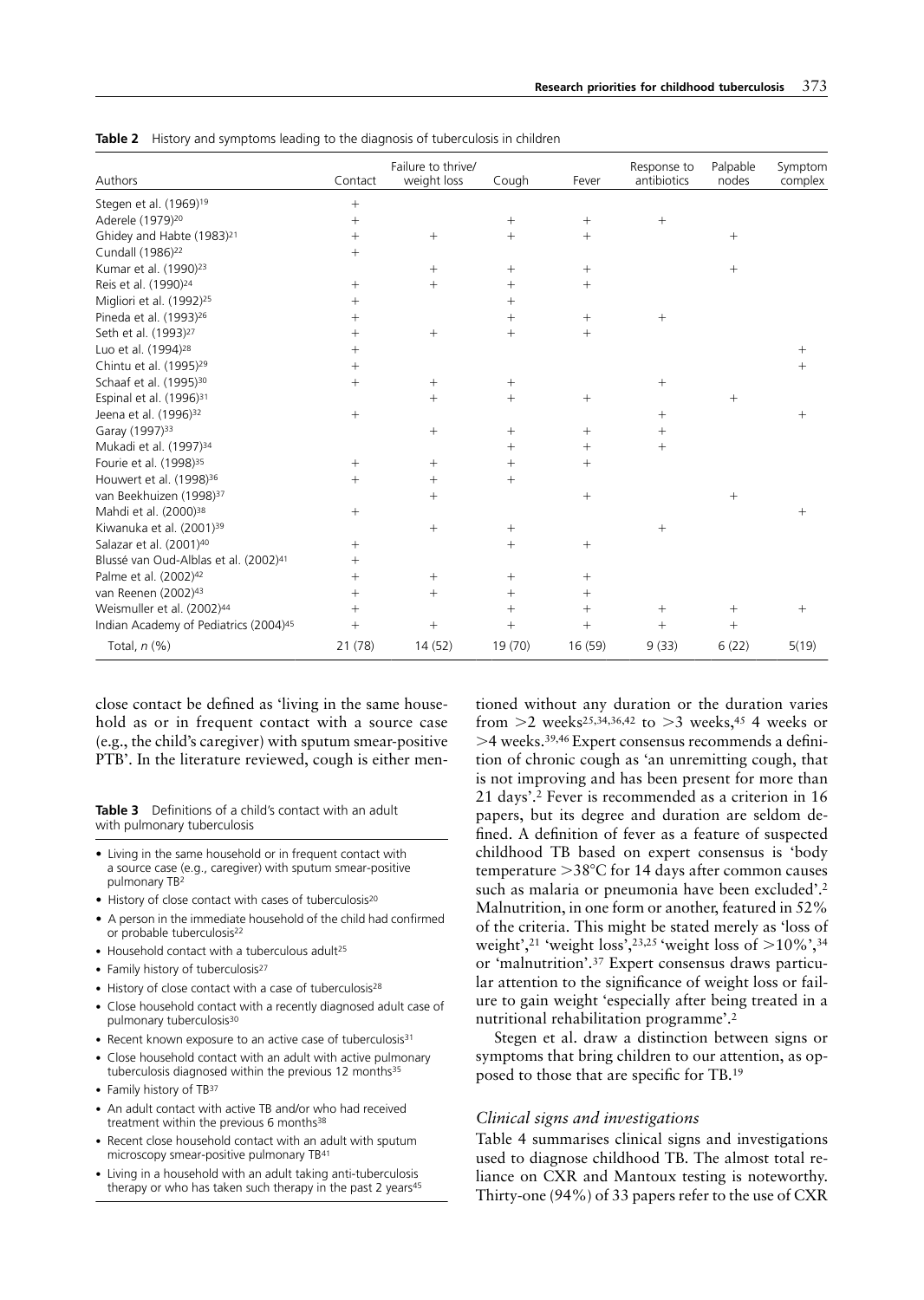| Authors                                           | Culture         | AFB             | Histology       | <b>PCR</b> | <b>TST</b> | <b>CXR</b>       | Mal-<br>nutrition |                 | Clinical Response to<br>features treatment |
|---------------------------------------------------|-----------------|-----------------|-----------------|------------|------------|------------------|-------------------|-----------------|--------------------------------------------|
| Stegen et al. (1969) <sup>19</sup>                |                 | $\! + \!\!\!\!$ | $\! + \!\!\!\!$ |            | $^{+}$     | $\boldsymbol{+}$ |                   | $\! + \!\!\!\!$ |                                            |
| Aderele (1979) <sup>20</sup>                      | $\! + \!\!\!\!$ |                 | $\! + \!\!\!\!$ |            | $^{+}$     | $^{+}$           |                   | $\! + \!\!\!\!$ |                                            |
| Ghidey and Habte (1983) <sup>21</sup>             | $^{+}$          |                 | $^{+}$          |            | $^{+}$     | $^{+}$           |                   |                 |                                            |
| Cundall (1986) <sup>22</sup>                      |                 | $^{+}$          |                 |            | $^{+}$     | $^{+}$           |                   |                 |                                            |
| Starke and Taylor-Watts (1989) <sup>47</sup>      | $^{+}$          |                 |                 |            | $^{+}$     |                  |                   | $^{+}$          | $^{+}$                                     |
| Kumar et al. (1990) <sup>23</sup>                 | $^{+}$          | $^{+}$          | $^{+}$          |            | $^{+}$     | $^{+}$           |                   |                 |                                            |
| Reis et al. (1990) <sup>24</sup>                  |                 | $^{+}$          | $^{+}$          |            | $^{+}$     | $^{+}$           |                   |                 |                                            |
| Migliori et al. (1992) <sup>25</sup>              |                 | $^{+}$          | $^{+}$          |            | $^{+}$     | $^{+}$           |                   |                 | $^{+}$                                     |
| Goodyear et al. (1993) <sup>48</sup>              | $^{+}$          |                 |                 |            | $^{+}$     | $^{+}$           |                   | $\! + \!\!\!\!$ |                                            |
| Pineda et al. (1993) <sup>26</sup>                | $+$             | $^{+}$          |                 |            | $^{+}$     | $^{+}$           |                   |                 | $^+$                                       |
| Seth et al. (1993) <sup>27</sup>                  |                 |                 |                 |            | $^{+}$     | $^{+}$           | $^{+}$            |                 |                                            |
| Luo et al. (1994) <sup>28</sup>                   |                 | $^{+}$          | $^{+}$          |            | $^{+}$     | $^{+}$           |                   |                 | $^+$                                       |
| Chintu et al. (1995) <sup>29</sup>                |                 | $^{+}$          |                 |            | $^{+}$     | $^{+}$           |                   | $^{+}$          | $^+$                                       |
| Schaaf et al. (1995) <sup>30</sup>                | $^{+}$          |                 |                 |            | $^{+}$     | $^{+}$           | $^+$              |                 | $^{+}$                                     |
| Espinal et al. (1996) <sup>31</sup>               | $^{+}$          | $^{+}$          |                 |            | $^{+}$     | $^{+}$           |                   |                 | $^{+}$                                     |
| Jeena et al. (1996) <sup>32</sup>                 |                 |                 | $^{+}$          |            | $^{+}$     | $^{+}$           |                   |                 | $^{+}$                                     |
| Garay (1997) <sup>33</sup>                        | $^{+}$          | $^{+}$          |                 |            | $^{+}$     | $^{+}$           |                   |                 | $^{+}$                                     |
| Mukadi et al. (1977) <sup>34</sup>                | $^{+}$          |                 |                 |            |            | $^{+}$           |                   |                 | $^{+}$                                     |
| Fourie et al. (1998) <sup>35</sup>                | $^{+}$          |                 | $^{+}$          |            | $^{+}$     | $^{+}$           | $^+$              |                 |                                            |
| Houwert et al. (1998) <sup>36</sup>               | $^{+}$          |                 |                 |            | $^{+}$     | $^{+}$           |                   |                 |                                            |
| van Beekhuizen (1998) <sup>37</sup>               | $^{+}$          |                 |                 |            | $^{+}$     |                  | $^+$              |                 |                                            |
| Neu et al. (1999) <sup>49</sup>                   | $^{+}$          | $^{+}$          | $^{+}$          | $^{+}$     | $^{+}$     | $+$ (CT)         |                   | $^{+}$          |                                            |
| Mahdi et al. (2000) <sup>38</sup>                 | $^{+}$          | $^{+}$          | $+$             |            | $^{+}$     |                  |                   | $^{+}$          |                                            |
| Ibadin and Oviawe (2001) <sup>46</sup>            |                 | $^{+}$          |                 |            | $^{+}$     | $^{+}$           |                   |                 |                                            |
| Kiwanuka et al. (2001) <sup>39</sup>              | $^{+}$          | $^{+}$          |                 |            | $^{+}$     | $^{+}$           |                   |                 |                                            |
| Salazar et al. (2001) <sup>40</sup>               | $^{+}$          | $^{+}$          |                 | $^{+}$     | $^{+}$     | $^{+}$           |                   |                 |                                            |
| Wong et al. (2001) <sup>50</sup>                  | $^{+}$          |                 | $^{+}$          |            |            | $^{+}$           |                   |                 |                                            |
| Blussé van Oud-Alblas et al. (2002) <sup>41</sup> | $^{+}$          | $^{+}$          | $^{+}$          |            | $^{+}$     | $^{+}$           |                   |                 |                                            |
| Palme et al. (2002) <sup>42</sup>                 |                 | $^{+}$          | $^{+}$          |            | $^{+}$     | $^{+}$           |                   |                 |                                            |
| Sánchez-Albisua et al. (2002) <sup>51</sup>       | $^{+}$          | $^{+}$          |                 |            | $^{+}$     | $^{+}$           |                   |                 |                                            |
| van Reenen (2002)43                               | $^{+}$          | $^{+}$          | $^{+}$          | $^{+}$     | $^{+}$     | $^{+}$           | $\! + \!\!\!\!$   |                 |                                            |
| Kabra et al. (2004) <sup>52</sup>                 |                 | $^{+}$          | $^{+}$          |            | $^{+}$     | $^{+}$           |                   |                 |                                            |
| Indian Academy of Pediatrics (2004) <sup>45</sup> |                 | $^{+}$          | $^{+}$          |            | $^{+}$     | $\! + \!\!\!\!$  |                   |                 |                                            |
| Total, $n$ $(\%)$                                 | 22 (66)         | 21(64)          | 17 (52)         | 3(9)       | 31 (94)    | 31 (94)          | 5(15)             | 8(24)           | 10(30)                                     |

**Table 4** Signs and investigations utilised in the diagnosis of childhood tuberculosis

AFB = acid-fast bacilli; PCR = polymerase chain reaction; TST = tuberculin skin testing; CXR = chest X-ray; CT = computerised tomography.

and 31 (94%) papers to Mantoux TST. With reference to the first, it should be noted that the assessment of children's CXRs is complicated by technical factors (variation in inspiration penetration and rotation) and inter-observer variation.

With regard to Mantoux TST, varying doses of tuberculin are used and different criteria proposed to define reactions indicating *M. tuberculosis* infection. The precise manner of measurement is seldom stated. The use of different purified protein derivative (PPD) products is probably unavoidable, but even with the same product, different strengths are applied and different degrees of induration accepted as significant. The recommendation by expert consensus is for the standardisation for each country with either 5 tuberculin units (TU) of tuberculin PPD-S or 2 TU of tuberculin PPD RT23.2 The Mantoux skin test should be regarded as positive if  $\geq 5$  mm induration in high-risk children (those severely malnourished or HIV-infected), or  $\geq 10$  mm in other children. Research should, however, evaluate whether the use of a 5 mm induration

'decision point' in HIV-infected children is justified and at which point in the HIV/AIDS cycle an induration of  $\geq 10$  mm after TST becomes unreliable. Although TST is a cornerstone of diagnosis in childhood TB, its sensitivity and specificity may at times be inadequate, and some individuals never react. Newer modalities such as interferon-gamma or T-cell based tests that might distinguish infection from disease should also be evaluated and may be particularly valuable in HIV-infected or severely malnourished children.

The success of *M. tuberculosis* culture from children will vary depending upon whether the child is investigated in hospital or the community, the child's age and the extent of disease. Gastric lavage/aspirate has long been the standard investigation for obtaining material for culture and microscopy. Although some investigators have used this procedure successfully in community clinics, it remains labour intensive. Sputum induction has a similar yield to gastric lavage, but is labour intensive and may prove difficult to implement on a large scale in the community. Naso-pharyngeal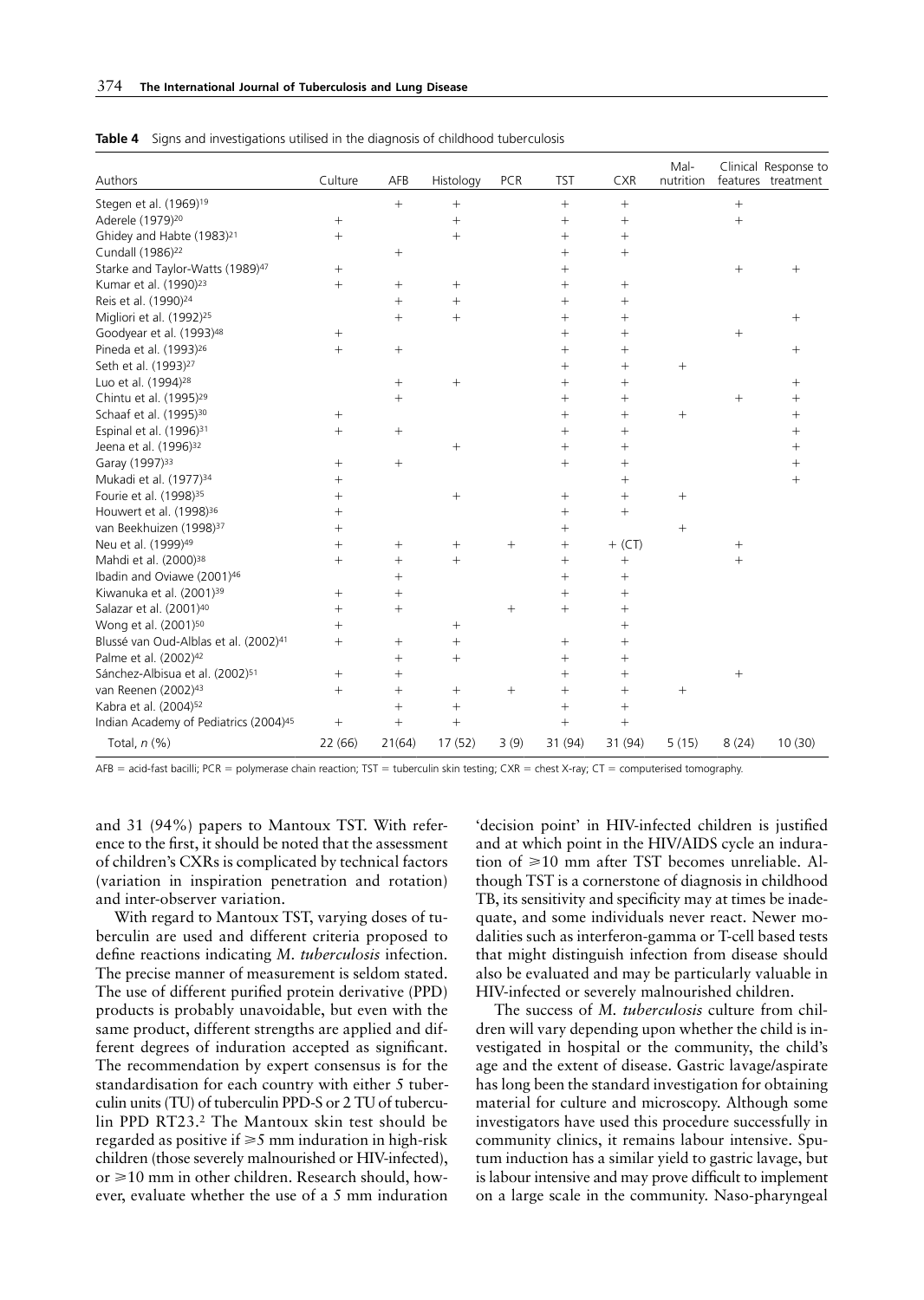aspiration and laryngeal swabbing are alternatives that remain to be fully evaluated in a community setting.

Some countries rely on sputum smear microscopy as the main means of diagnosis of TB. Children, however, represent a small minority of microscopy smearpositive patients, and this technique has low sensitivity and specificity, which precludes a major role in childhood TB. Any evaluation of childhood TB should nonetheless document smear microscopy results.

Nucleic acid amplification techniques have been described as 'helpful', but at best have sensitivity and specificity comparable to gastric aspirate and culture.53,54 At their present stage of development such investigations have little to offer national programmes with regard to the management of childhood TB. Nonetheless, a programme to study the diagnosis of childhood TB might provide a platform for a more comprehensive evaluation of these techniques and their predictive value under programmatic conditions.

A significant prevalence of HIV infection creates problems with all approaches to TB diagnosis in children.33,39,43 HIV-infected children will frequently be malnourished, immunosuppressed and have a negative TST, and will have frequent respiratory infections and lymphadenopathy for other reasons. The problems created by HIV/AIDS are graphically illustrated by Rennert et al., who took post mortem lung and liver biopsies from 93 HIV-infected children.<sup>55</sup> TB was confirmed in only four children (4%); a further 17 (18%) were empirically placed on TB treatment on the basis of history and clinical and radiological features. This diagnosis was not confirmed post mortem. The children's CXRs were assessed independently and a panel proved incapable of distinguishing TB from *Pneumocystis jirovecii* pneumonia, cytomegalovirus pneumonitis or interstitial lymphocytic pneumonitis.

The paper by Iriso et al. is an example of the studies required to place the diagnosis of childhood TB on a more scientific foundation.<sup>56</sup> This study, from

**Table 5** Research priorities regarding the diagnosis of childhood tuberculosis

- Evaluate new methodologies for establishing the presence of tuberculosis infection and/or disease in children
- Study Mantoux skin test responses in HIV-infected and non-infected children to determine sensitivity, specificity and predictive value of suggested 'cut-off points' to support a diagnosis of TB infection
- Carry out post mortem studies in children dying of suspected tuberculosis, particularly if HIV-infected, to determine the diagnostic accuracy of the various suggested criteria

an HIV-endemic area, enrolled a considerable number of children as 'suspect' cases and used cultureproven cases as a 'gold standard'. The study provides sensitivity and specificity for various criteria and determines their predictive value. Although a sensitivity of 94% was found for cough of  $>2$  weeks, 92% for fever, 81% for a history of weight loss and 86% for the WHO scoring system, the specificity of these criteria was 0%, 3%, 12% and 22%, respectively, and the positive predictive values 32%, 31%, 31% and 35%.

Taking into consideration the above findings, Table 5 summarises research priorities regarding the diagnosis of childhood TB.

# **ANTI-TUBERCULOSIS TREATMENT**

The standard WHO definitions of treatment outcome apply to childhood TB.2 As childhood TB is seldom microscopy smear-positive and infrequently culturepositive, the outcome defined as 'cure' rarely applies because this is a microbiological outcome. Even using the standard definitions, there are few studies of treatment outcomes among children with TB using the same degree of rigour as studies of TB in adults. Assessing response to treatment may also be difficult among subgroups of children because the natural history of the diverse manifestations of childhood TB varies considerably.

Studies have documented that 3- and 4-month treatment regimens give satisfactory results in adult culturepositive, smear-negative TB and also in smear- and culture-negative TB.57 It would be of considerable benefit to NTPs if such shorter regimens were found to be efficacious in children both with and without HIV infection, with paucibacillary forms of disease such as hilar lymphadenopathy with no or limited lung infiltration, or with cervical adenopathy.

There are few pharmacokinetic studies of antituberculosis agents in children, and contrary to accepted pharmacological principles, children tend to receive the same mg/kg body weight dosages of antituberculosis drugs as adults. This approach can be summarised as 'one size fits all.' As we often lack definition of the precise relationship between serum concentrations of anti-tuberculosis agents and efficacy in adults, and aim at a range of values, this may be acceptable, but there is evidence that caution is necessary. In considering drug doses for children, cognisance must be taken of the greater extra-vascular fluid volume of younger children and the greater liver mass in proportion to body mass. Children receiving equivalent mg/kg body weight doses of some anti-tuberculosis agents have been shown to have lower serum concentrations than adults.58– 60 There are also varying recommendations for the doses of anti-tuberculosis agents for children. Few studies are yet available describing the absorption of anti-tuberculosis agents in children with TB and HIV-infection;<sup>61</sup> this is an

<sup>•</sup> Evaluate the use of the criteria defined in the WHO policy document 'Guidance for national tuberculosis programmes on the management of tuberculosis in children'2 to suspect childhood TB and evaluate available new methodologies for assisting or confirming the diagnosis of TB in children

 $WHO = World Health Organization; TB = tuberculosis; HIV = human immuno$ deficiency virus.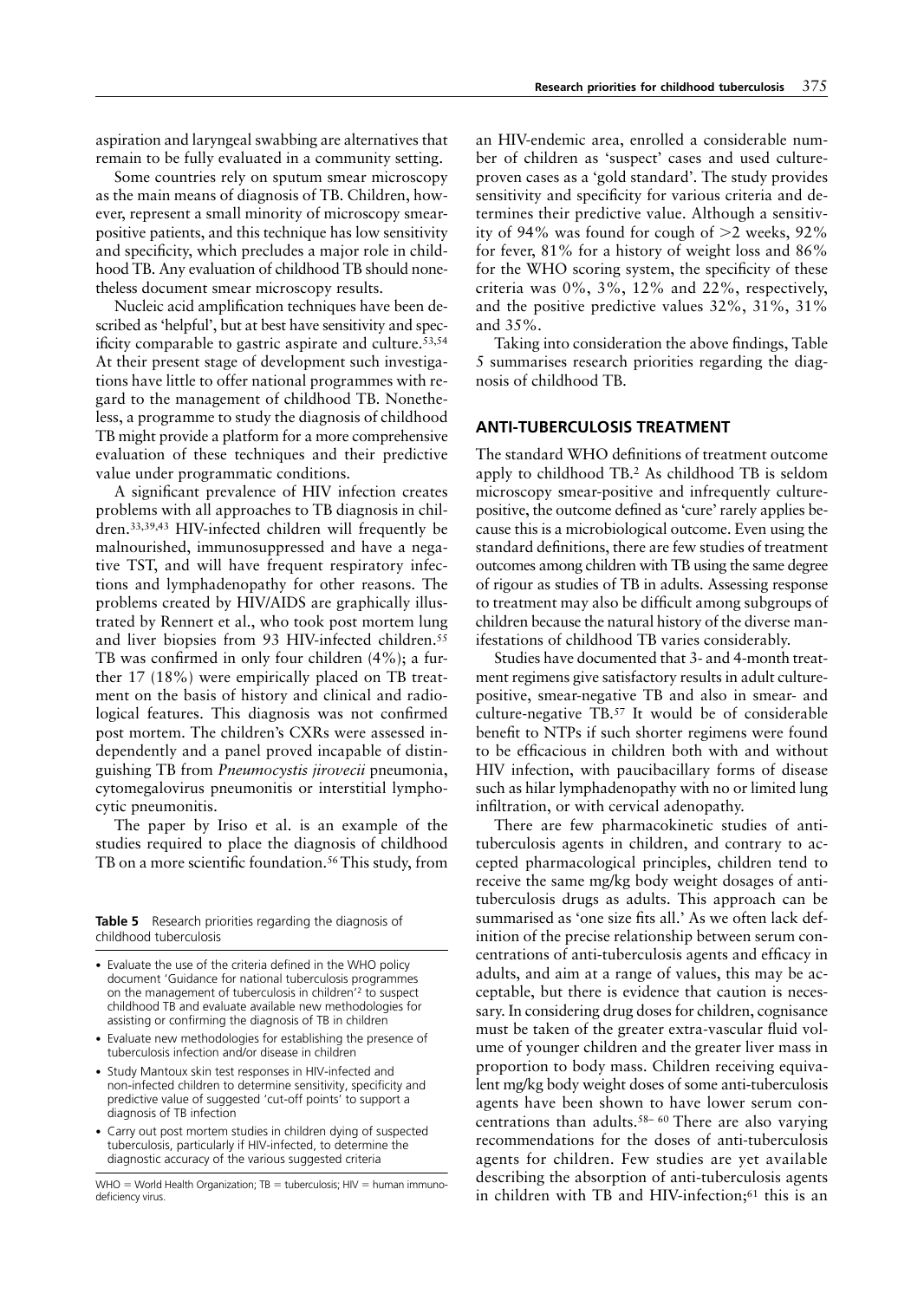**Table 6** Research priorities regarding the treatment of childhood tuberculosis

- Review existing literature relating to the treatment of childhood tuberculosis to establish the response to treatment, relapse rates and what information already exists regarding the pharmacokinetics of anti-tuberculosis agents in children
- Undertake pharmacokinetic studies of each of the first-line anti-tuberculosis agents under different conditions of nutrition and HIV infection status and across a range of ages; where possible utilise sparse sampling techniques
- Undertake pharmacokinetic studies of second-line agents; a literature review might reveal sufficient information to make well-founded assumptions with regard to agents such as the fluoroquinolones and aminoglycosides
- Study drug-drug interactions, particularly in HIV-infected children, who will frequently be receiving multiple drugs other than the anti-tuberculosis agents; study drug toxicity in this complex situation
- Evaluate rates of treatment failure, recrudescence and relapse, particularly in association with HIV/AIDS
- Evaluate 3- and 4-month treatment regimens in paucibacillary forms of childhood tuberculosis and the necessity for longer treatment in HIV-infected children
- Study the treatment of drug-resistant tuberculosis in children

 $HIV =$  human immunodeficiency virus;  $AIDS =$  acquired immune-deficiency syndrome.

important area for study. Pharmacokinetic studies should cover all paediatric age groups (e.g., children aged  $\leq$ 2 years, 2–4 years and 5–14 years) and include children with HIV/AIDS.

As regards formulations, particular problems are experienced among children weighing  $\leq 10$  kg. Because very few childhood formulations are available, among these very young children tablets formulated for adults must be broken, leading to very inaccurate dosing.

The recurrence of TB, whether due to relapse or reinfection, has been documented in children, particularly in those who are HIV-infected. Nonetheless, few paediatric studies record treatment success or failure or relapse rates in children followed up for a substantial time.

Table 6 summarises the research priorities relating to the treatment of childhood TB.

## **CONTACT SCREENING AND MANAGEMENT**

There is no doubt as to the value of chemoprophylaxis for children in close contact with adults with sputum smear-positive, fully drug-susceptible, PTB or for children infected with *M. tuberculosis* (as judged by positive TST). The argument has been about the priority of chemoprophylaxis for NTPs in developing countries. Although many NTPs recommend chemoprophylaxis, especially for children aged  $\leq$  years, prophylactic treatment is not accorded a high priority, nor is it viewed as an essential element in TB control. Despite severe financial restrictions and personnel shortages, there are nonetheless groups of chil-

dren, particularly the very young, who would benefit from contact tracing and chemoprophylaxis. New strategies for chemoprophylaxis should also be explored with assessment of simplified approaches to contacts that do not use TST or CXR.

The spread of HIV/AIDS and the use of isoniazid (INH) chemoprophylaxis in these highly susceptible individuals has given the debate surrounding chemoprophylaxis new urgency. Shorter regimens of multidrug prophylactic regimens in individuals with HIV infection give results equivalent to INH monotherapy.61 This approach may be successful in children, without undue toxicity, and shorter regimens of 2 or 3 months of two- or three-drug chemoprophylaxis warrant evaluation, particularly where insufficient personnel are available to supervise chemoprophylaxis.62 Research should include evaluation of the number of children who qualify for chemoprophylaxis under different circumstances and the workload that this would create, and exploration of alternative shorter chemoprophylaxis regimens in children with and without HIV infection. In countries with a high prevalence of HIV infection, children are increasingly exposed to sputum smear-negative cases of PTB; accurate assessment of the impact of these contacts is needed to offer advice as regards chemoprophylaxis under these circumstances.

Expert consensus recommends that chemoprophylaxis for susceptible children should be an integral part of NTP activities.2

There is no doubt as to the pathogenicity of drugresistant strains and transmission of resistant strains from household contacts to children. At the time of diagnosis of TB in a child, clinicians should enquire about risk factors for drug-resistant TB, for example, contact with a known case of drug-resistant TB or with an adult known not to have complied with treatment or to have been treated previously for TB. The main research priorities regarding drug-resistant TB are 1) quantification of the number of children with TB who present following contact with an adult with drugresistant TB, 2) evaluation of the consequences of that contact and the best options for managing those children exposed and 3) surveillance of the incidence of drug resistance among children as a means of determining the number of drug-resistant strains currently circulating in a community. An uncontrolled study of appropriate chemoprophylaxis found reduced disease incidence among childhood contacts of adults with multidrug-resistant (MDR) TB,<sup>63</sup> but more precise delineation of drugs, dosages and duration of chemoprophylaxis is needed. The relatively small numbers of children encountered by an individual researcher would necessitate collaborative studies.

As discussed above, adolescents are a vulnerable group, both for development of TB disease and for HIV infection, if they are sexually active. Pregnant teenagers are an appropriate group for targeted evalua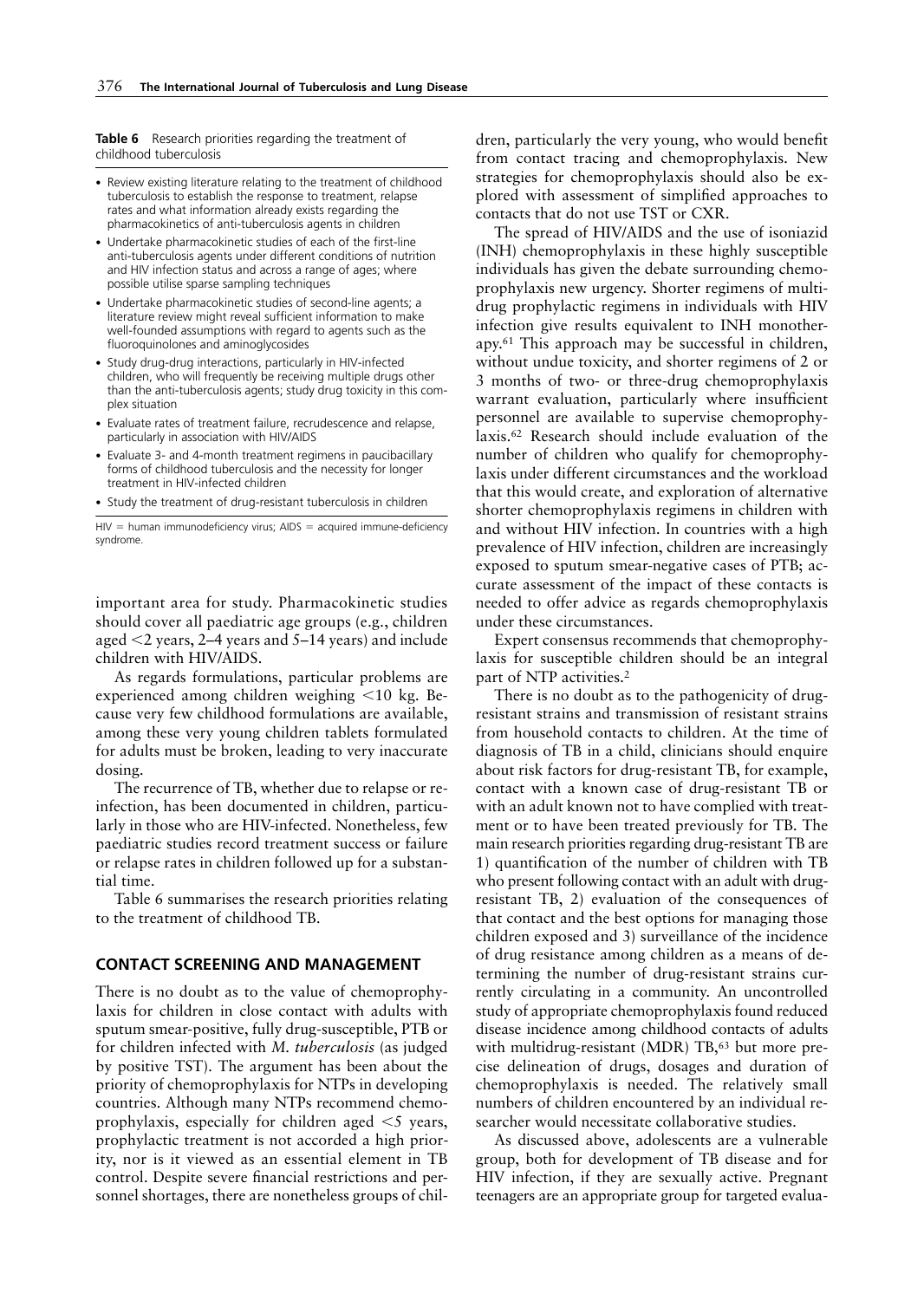**Table 7** Research priorities regarding childhood contact screening and management

- Determine the numbers of HIV-infected and non-infected children in contact with fully drug-sensitive smear-positive and smear-negative adults, and who might qualify for chemoprophylaxis in different communities
- Determine the numbers of HIV-infected and non-infected children in contact with drug-resistant smear-positive and smear-negative adults and who might qualify for chemoprophylaxis in different communities
- Evaluate the morbidity and mortality of children, HIV-infected and non-infected, arising out of contact with adults with pulmonary tuberculosis, both smear-negative and smear-positive
- Assess the value of shorter, multidrug chemoprophylaxis in both HIV-infected and non-HIV-infected children
- Study the management of childhood contacts of adults with sputum smear-positive drug-resistant tuberculosis
- Evaluate the value of the surveillance of drug resistance in childhood as a means of determining the numbers of resistant strains currently circulating in a community

 $HIV =$  human immunodeficiency virus.

tion of voluntary HIV testing and counselling, TST and chemoprophylaxis.

Table 7 summarises proposed research priorities arising from the above discussion relating to contact screening and management.

## **HEALTH STAFF AND FAMILY ROLES AND RESPONSIBILITIES**

Based on expert consensus, a structured case management hierarchy is proposed for children with suspected TB, with flexible implementation depending on the epidemiological situation and resources available in a particular country.2 Research should focus on documenting the different pathways children follow in different communities to enter the NTP and evaluating the optimal approach that should be adopted under different circumstances.

In communities with high TB incidence, children frequently present with symptoms that lead to the diagnosis of TB. In communities with low TB incidence, children are more often diagnosed following contact tracing, often have less advanced forms of disease and will often be asymptomatic. When children are diagnosed following contact tracing, another family or household member will often have TB. It is, however, uncertain how often other family members will also have TB when children present with symptoms. Questions thus arise as to the possible effectiveness of a family-oriented approach in this situation. How often will other TB cases be identified in the child's family when the child presents with or without symptoms? What is the effectiveness of a family-oriented approach to contact tracing? How best can parents or other child caregivers receive the necessary counselling and advice? In addition, what is the role of family members in observing and recording treatment or chemoprophylaxis?

**Table 8** Research priorities regarding health staff and family roles and responsibilities

- Document the pathway followed to diagnose childhood tuberculosis under different epidemiological and social circumstances and the personnel responsible for this process
- Evaluate the availability of qualified staff and different investigations at various levels of care under different circumstances and the accuracy of the diagnosis of tuberculosis in children. Are chest radiography or tuberculin testing available?
- Evaluate how best children can be successfully managed within a family-oriented approach. How best can parents and other caregivers receive the necessary counselling and support to help ensure completion of treatment? Assess the effectiveness of family members in observing and recording treatment. Are there other innovative ways in which children can be treated under the DOTS strategy?
- Document the role of the private sector in all aspects of the diagnosis and management of childhood tuberculosis. To what extent have existing public/private partnerships taken cognisance of childhood tuberculosis and its particular problems?

#### *The role of the private sector*

The emphasis of many NTPs has often been on the diagnosis and treatment of TB within the public sector health system. However, a considerable number of TB patients are diagnosed and managed in the private sector. This is particularly true in Asia and South America, where the majority of TB patients may be seen by private practitioners. It is also estimated that the private sector in India, which comprises 6 400 000 of the 8000000 registered medical practitioners, handles approximately a sixth of the world's TB cases.64 In Pakistan as many as 80% of TB patients consult a private practitioner.65

Shortcomings in private sector TB care have been documented, including management inconsistent with NTP policies and deficiencies in the accuracy of diagnoses and the treatment prescribed. However, it has also been shown that patients may prefer to consult a private practitioner and have their disease managed within the 'privacy' of the private sector. This is particularly so where HIV is closely associated with TB. There is little information regarding the private sector role in managing childhood TB. In view of initiatives for private/public partnerships in TB control,66 it is important that childhood TB should be an integral part of these plans so that the private sector can be fully engaged in delivering high quality care for children with TB.

Table 8 summarises the research priorities regarding health staff roles and responsibilities.

# **BCG VACCINATION**

Although in countries with high TB incidence the impact of BCG on adult TB is doubtful, the impact of BCG is well documented in reducing the risk of disseminated forms of TB (mainly miliary and meningeal) in children. The provision of BCG vaccination is the responsibility of the Extended Programme on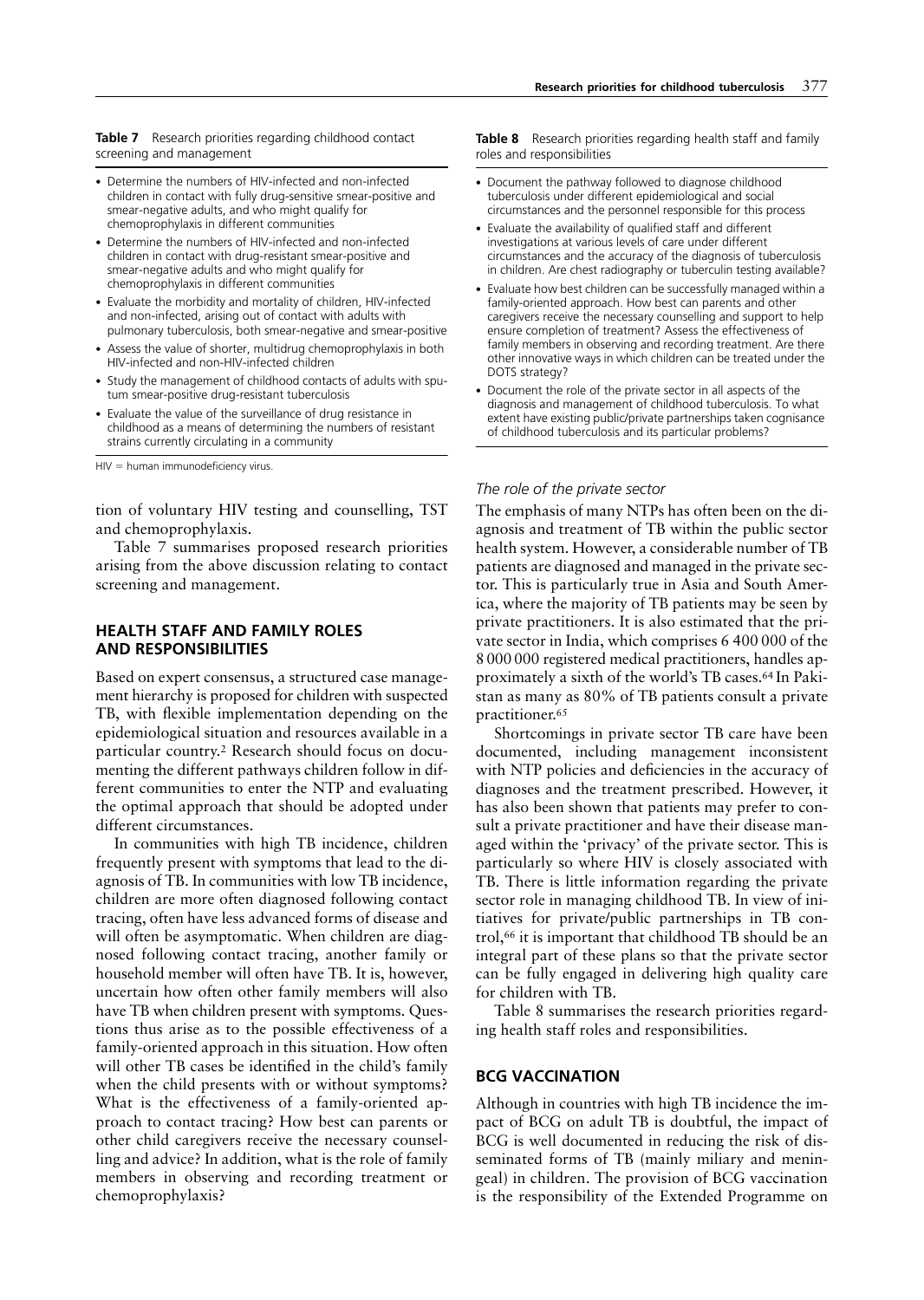|  |  |  |  |  | <b>Table 9</b> Research priorities regarding BCG vaccination |
|--|--|--|--|--|--------------------------------------------------------------|
|--|--|--|--|--|--------------------------------------------------------------|

- Evaluate prospectively the incidence of BCG disease and drug sensitivities of the BCG organisms
- How best can BCG disease be managed in those countries with a high prevalence of HIV infection?

 $BCG =$  bacille Calmette-Guérin;  $HIV =$  human immunodeficiency virus.

Immunization, and the focus of this review is on the prevention and control of childhood TB in relation to NTPs. The main consideration in this context is thus the occurrence and management of complications of BCG vaccination, in particular in HIV-infected children. In the past, disseminated BCG disease was unusual and nearly always associated with severe immunosuppression. There was therefore understandable concern regarding the potential risk of BCG in newborn HIV-infected infants.67 Prospective evaluation of immunisation practices has suggested that HIV infection is not associated with an increased incidence of BCG disease,68 but case reports suggest the need for some caution.<sup>69</sup> More recently, the acquisition of resistance by the *M. bovis* BCG Danish strain has been described in a child with disseminated disease, together with inherent resistance to INH.70

Current WHO policy recommends vaccination of children with BCG as soon after birth as possible, and that it should be used in asymptomatic HIV-infected infants, but not in those who are symptomatic. This in effect means that all newborns in countries with a high TB incidence should be vaccinated. Prospective surveillance of BCG disease is needed to inform policies regarding BCG use in populations with a high HIV prevalence. There is also a need for a systematic evaluation of the treatment of BCG-related disease.

The research priorities for childhood BCG vaccination summarised in Table 9 therefore include the prospective evaluation of the incidence of BCG-related disease and the determination of the drug sensitivities of BCG organisms and the study of different means of managing BCG disease.

## *Acknowledgements*

The views expressed in this article are those of the authors and do not necessarily represent the decisions, policy or views of the World Health Organization.

#### *References*

- 1 Gaisford W F. Primary tuberculosis in childhood. Br Med J 1946; 1: 84–86.
- 2 World Health Organization. Guidance for national tuberculosis programmes on the management of tuberculosis in children. WHO/HTM/TB/2006.371. Geneva, Switzerland: WHO, 2006.
- World Health Organization. WHO Tuberculosis programme. Framework for effective tuberculosis control. WHO/TB/94.179. Geneva, Switzerland: WHO, 1994.
- 4 Rich A R. Native resistance. Individual resistance. The influence of sex and age. In: The pathogenesis of tuberculosis. Springfield, IL, USA: Charles C Thomas, 1951: pp 182–251.
- 5 Bentley F J, Grzybowski S, Benjamin B. Infection and fatality. In: Tuberculosis in childhood and adolescence. London, UK: National Association for the Prevention of Tuberculosis, 1954: pp 232–234.
- 6 Nelson L J, Wells C D. Global epidemiology of childhood tuberculosis. Int J Tuberc Lung Dis 2004; 8: 636–647.
- 7 Murray C J L, Styblo K, Rouillon A. Tuberculosis in developing countries: burden, intervention and cost. Bull Int Union Tuberc Lung Dis 1990; 65: 6–24.
- 8 South African Department of Health, Directorate Epidemiology. Tuberculosis update. Epidemiol Comments 1995; 22: 13–17.
- 9 Van Rie A, Beyers N, Gie R P, Kunneke M, Zietsman L, Donald P R. Childhood tuberculosis in South Africa: burden and risk factor. Arch Dis Child 1999; 80: 433–437.
- 10 Styblo K, Sutherland I. Epidemiology of tuberculosis in children. Bull Int Union Tuberc 1982; 57: 133–139.
- 11 Berman S, Kibel M A, Fourie P B, Strebel P M. Childhood tuberculosis and tuberculous meningitis: high incidence rates in the western Cape Province of South Africa. Tubercle Lung Dis 1992; 73: 349–355.
- 12 Chintu C, Zumla A. Childhood tuberculosis and infection with the human immunodeficiency virus. J Royal Coll Physicians Lond 1995; 29: 92–95.
- 13 Harries A D, Parry C, Mbewe L N, et al. The pattern of tuberculosis in Queen Elizabeth Central Hospital, Blantyre, Malawi: 1986–1995. Int J Tuberc Lung Dis 1997; 1: 346–351.
- 14 Ahmed Y, Mwaba P, Chintu C, Grange J M, Ustianowski A, Zumla A. A study of maternal mortality at the University Teaching Hospital, Lusaka, Zambia: the emergence of tuberculosis as a major non-obstetric cause of maternal death. Int J Tuberc Lung Dis 1999; 3: 675–680.
- 15 Adhikari M, Pillay T, Pillay D G. Tuberculosis in the newborn: an emerging disease. Pediatr Infect Dis J 1997; 16: 1108– 1112.
- 16 Smith M H D. Tuberculosis in adolescence. Characteristics, recognition, management. Clin Pediatr 1967; 6: 9–15.
- 17 Lincoln E M, Gilbert L, Morales S M. Chronic pulmonary tuberculosis in individuals with known previous primary tuberculosis. Dis Chest 1960; 38: 473–482.
- 18 Myers J A, Kernkamp L M. Tuberculosis infection in infancy. Am Rev Tuberc 1930; 21: 423–478.
- 19 Stegen G, Jones K, Kaplan P. Criteria for guidance in the diagnosis of tuberculosis. Pediatrics 1969; 43: 260–263.
- 20 Aderele WI. Pulmonary tuberculosis in childhood. Trop Geogr Med 1979; 31: 41–51.
- 21 Ghidey Y, Habte D. Tuberculosis in childhood: an analysis of 412 cases. Ethiop Med J 1983; 21: 161–167.
- 22 Cundall D B. The diagnosis of pulmonary tuberculosis in malnourished Kenyan children. Ann Trop Paediatr 1986; 6: 249– 255.
- 23 Kumar L, Dhand R, Singhi P D, Tao K L N, Katariy S. A randomized trial of fully intermittent vs. daily followed by intermittent short course chemotherapy for childhood tuberculosis. Pediatr Infect Dis J 1990; 9: 802–806.
- 24 Reis F J C, Bedran M B M, Moura J A R, Assis I, Rodrigues M E S M. Six-month isoniazid-rifampin treatment for pulmonary tuberculosis in children. Am Rev Respir Dis 1990; 142: 996– 999.
- 25 Migliori G B, Borghesi A, Rossanigo P, et al. Proposal of an improved score method for the diagnosis of pulmonary tuberculosis in childhood in developing countries. Tubercle Lung Dis 1992; 73: 145–149.
- 26 Pineda P R, Leung A, Muller N L, Allen E A, Black W A, Fitzgerald J M. Intrathoracic tuberculosis: a report of 202 cases. Tubercle Lung Dis 1993; 74: 261–266.
- 27 Seth V, Singhal P K, Semwal O P, Kabra S K, Jain Y. Childhood tuberculosis in a referral centre: clinical profile and risk. Indian Pediatr 1993; 30: 479–485.
- 28 Luo C, Chintu C, Bhat G, et al. Human immunodeficiency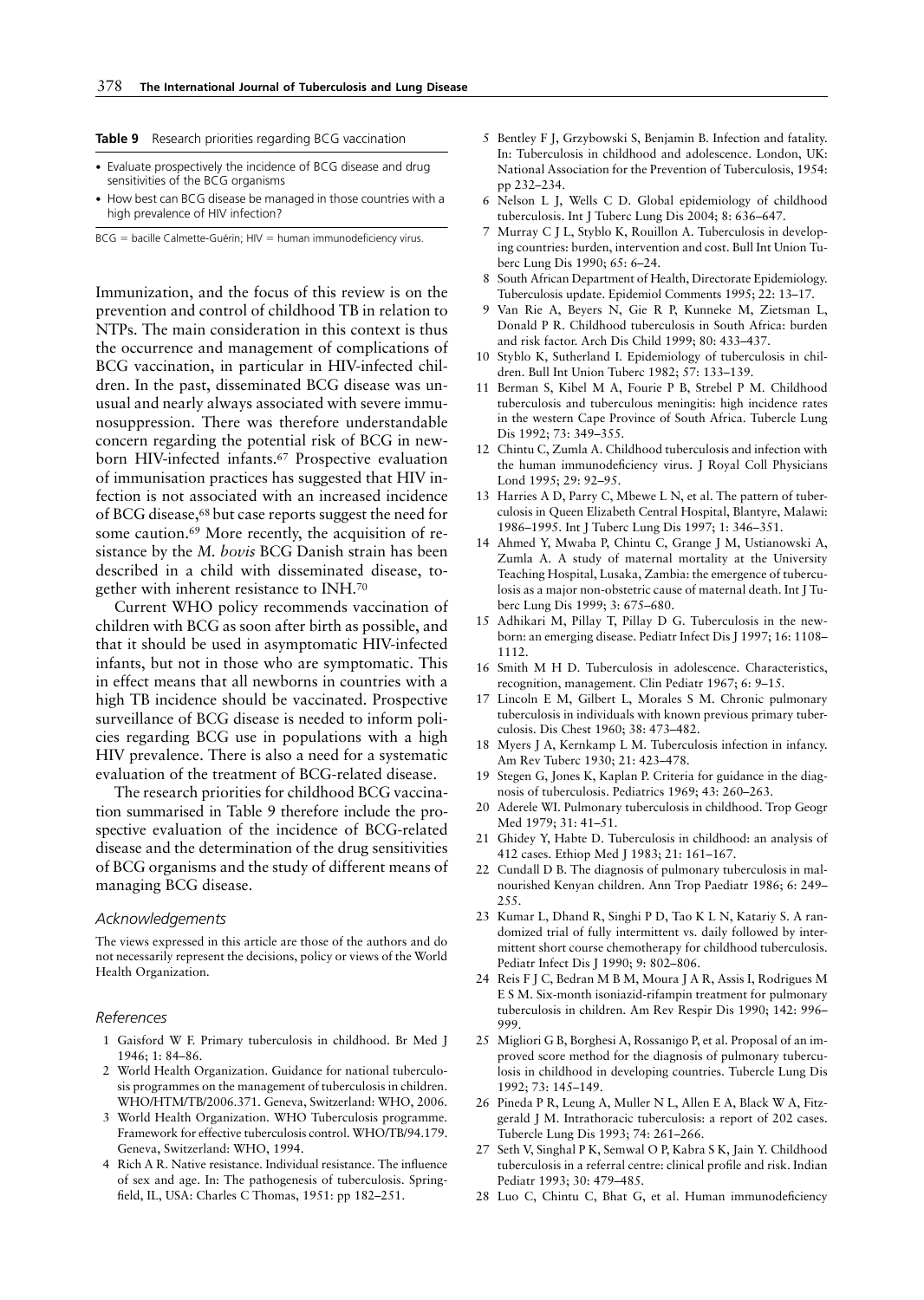virus type-1 infection in Zambian children with tuberculosis: changing seroprevalence and evaluation of a thioacetazone-free regimen. Tubercle Lung Dis 1994; 75: 110–115.

- 29 Chintu C, Bhat G, DuPont H L, Mwansa-Salamu P, Kabika M, Zumla A. Impact of human immunodeficiency virus type-1 on common pediatric illnesses in Zambia. J Trop Pediatr 1995; 41: 348–353.
- 30 Schaaf H S, Beyers N, Gie R P, et al. Respiratory tuberculosis in childhood: the diagnostic value of clinical features and special investigations. Pediatr Infect Dis J 1995; 14: 189–194.
- 31 Espinal M A, Reingold A L, Pérez G, et al. Human immunodeficiency virus infection in children with tuberculosis in Santa Domingo, Dominican Republic: prevalence, clinical findings, and response to antituberculosis treatment. J Acquired Imm Def Syndr Human Retrovir 1996; 13: 155–159.
- 32 Jeena P M, Mitha T, Bamber S, Wesley A, Coutsoudis A, Coovadia H M. Effects of the human immunodeficiency virus on tuberculosis in children. Tubercle Lung Dis 1996; 77: 437– 443.
- 33 Garay J E. Clinical presentation of pulmonary tuberculosis in under 10s and differences in AIDS-related cases: a cohort study of 115 patients. Trop Doct 1997; 27: 139–142.
- 34 Mukadi Y D, Wiktor S, Coulibaly I-M, et al. Impact of HIV infection on the development, clinical presentation, and outcome of tuberculosis among children in Abidjan, Côte d'Ivoire. AIDS 1997; 11: 1151–1158.
- 35 Fourie P B, Becker P J, Festenstein F, et al. Procedures for developing a simple scoring method based on unsophisticated criteria for screening children for tuberculosis. Int J Tuberc Lung Dis 1998; 2: 116–123.
- 36 Houwert K A F, Borggreven P A, Schaaf H S, Nel E, Donald P R, Stolk J. Prospective evaluation of World Health Organization criteria to assist diagnosis of tuberculosis in children. Eur Respir J 1998; 11: 1116–1120.
- 37 van Beekhuizen H J. Tuberculosis score chart in children in Aitape, Papua New Guinea. Trop Doct 1998; 29: 155–160.
- 38 Mahdi S A, Huebner R E, Doedens L, Aduc T, Wesley D, Cooper P A. HIV-1 co-infection in children hospitalized with tuberculosis in South Africa. Int J Tuberc Lung Dis 2000; 4: 448–454.
- 39 Kiwanuka J, Graham S M, Coulter J B S, et al. Diagnosis of pulmonary tuberculosis in children in an HIV-endemic area, Malawi. Ann Trop Paediatr 2001; 21: 5–14.
- 40 Salazar G E, Schmitz T L, Cama R, et al. Pulmonary tuberculosis in children in a developing country. Pediatrics 2001; 108: 448–453.
- 41 Blussé van Oud-Alblas H J, Van Vliet M E, Kimpen J L L, De Villiers G S, Schaaf H S, Donald P R. Human immunodeficiency virus infection in children hospitalized with tuberculosis. Ann Trop Paediatr 2002; 22: 115–123.
- 42 Palme I B, Gudetta B, Bruchfeld J, Muhe L, Gieseke J. Impact of human immunodeficiency virus 1 infection on the clinical presentation, treatment outcome and survival in a cohort of Ethiopian children with tuberculosis. Pediatr Infect Dis J 2002; 21: 1053–1061.
- 43 van Rheenen P. The use of the paediatric tuberculosis score chart in an HIV-endemic area. Trop Med Intern Hlth 2002; 7: 434–441.
- 44 Weismuller M M, Graham S M, Claessens N J M, Meijnen S, Salaniponi F M, Harries A D. Diagnosis of childhood tuberculosis in Malawi: an audit of hospital practice. Int J Tuberc Lung Dis 2002; 6: 432–438.
- 45 Indian Academy of Pediatrics. Consensus statement of IAP Working Group: status report on diagnosis of childhood tuberculosis. Indian Pediatr 2004; 41: 146–155.
- 46 Ibadin M O, Oviawe O. Trend in childhood tuberculosis in Benin City, Nigeria. Ann Trop Paediatr 2001; 21: 141–145.
- 47 Starke J R, Taylor-Watts K T. Tuberculosis in the pediatric population of Houston, Texas. Pediatrics 1989; 84: 28–35.
- 48 Goodyear H M, Moore-Gillon J C, Price E H, Larcher V F, Sav-

age M O, Wood C B S. Mycobacterial infection in an inner city children's hospital. Arch Dis Child 1993; 69: 229–231.

- 49 Neu N, Saiman L, San Gabriel P, et al. Diagnosis of pediatric tuberculosis in the modern era. Pediatr Infect Dis J 1999; 18: 122–126.
- 50 Wong K S, Chiu C H, Huang Y C, Lin T Y. Childhood and adolescent tuberculosis in northern Taiwan: an institutional experience during 1994–1999. Acta Paediatr 2001; 90: 943–947.
- 51 Sánchez-Albisua I, Baquero-Artigao F, del Castillo F, Borque C, García-Miguel M J, Vidal M L. Twenty years of pulmonary tuberculosis in children: what has changed? Pediatr Infect Dis J 2002; 21: 49–53.
- 52 Kabra S K, Lodha R, Seth V. Category based treatment of tuberculosis in children. Indian Pediatr 2004; 41: 927–937.
- 53 Smith K C, Starke J R, Eisenach K, Ong L T, Denby M. Detection of *Mycobacterium tuberculosis* in clinical specimens from children using a polymerase chain reaction. Pediatrics 1996; 87: 155–160.
- 54 Montenegro S H, Gilman R H, Shen P, et al. Improved detection of *Mycobacterium tuberculosis* in Peruvian children by use of a heminested IS6110 polymerase chain reaction assay. Clin Infect Dis 2003; 36: 16–23.
- 55 Rennert W P, Kilner D, Hale M, Stevens G, Stevens W, Crewe-Brown H. Tuberculosis in children dying from HIV-related lung disease: clinical-pathological correlations. Int J Tuberc Lung Dis 2002; 6: 806–813.
- 56 Iriso R, Mudido P M, Karamagi C, Whalen C. The diagnosis of childhood tuberculosis in an HIV-endemic setting and the use of induced sputum. Int J Tuberc Lung Dis 2005; 9: 716– 726.
- 57 Hong Kong Chest Service/Tuberculosis Research Centre, Madras/British Medical Research Council. A controlled trial of 3-month, 4-month, and 6-month regimens of chemotherapy for sputum smear-negative pulmonary tuberculosis. Am Rev Respir Dis 1989; 130: 23–28.
- 58 Zhu M, Burman W J, Syarke J R, et al. Pharmacokinetics of ethambutol in children and adults with tuberculosis. Int J Tuberc Lung Dis 2004; 8: 1360–1367.
- 59 Schaaf H S, Parkin D P, Seifart H I, et al. Isoniazid pharmacokinetics in children treated for respiratory tuberculosis. Arch Dis Child 2005; 90: 614–618.
- 60 Graham S M, Bell D J, Nyirongo S, Hartkoorn R, Ward S A, Molyneux E M. Low levels of pyrazinamide and ethambutol in children with tuberculosis and impact of age, nutritional status, and human immunodeficiency virus infection. Antimicrob Agents Chemother 2006; 50: 407–413.
- 61 Gordin F M, Chaisson R E, Matts J P, et al. An international randomized trial of rifampin and pyrazinamide versus isoniazid for prevention of tuberculosis in HIV-infected persons. JAMA 2000; 283: 1445–1450.
- 62 Magdorf K, Rusche A F, Geiter L J, O'Brien R J, Wahn U. Short-course preventive therapy for tuberculosis: a pilot study of rifampin and rifampin-pyrazinamide regimens in children. Am Rev Respir Dis 1991; 143 (Suppl): A119.
- 63 Schaaf H S, Gie R P, Kennedy M, Beyers N, Hesseling P B, Donald P R. Evaluation of young children in contact with adult multidrug-resistant pulmonary tuberculosis: a 30-month follow-up. Pediatrics 2002; 109: 765–771.
- 64 Uplekar M. Involving the private medical sector in tuberculosis control: practical aspects. In: Porter J D H, Grange J D, eds. Tuberculosis: an international perspective. London, UK: Imperial College Press, 1999: pp 193–212.
- 65 Hussain A, Mirza Z, Qureshi F A, Hafeez A. Adherence of private practitioners with the National Tuberculosis Treatment Guidelines in Pakistan: a survey report. J Pak Med Assoc 2005; 55: 17–19.
- 66 World Health Organization. Public-private mix for DOTS. Towards scaling up. WHO/HTM/TB/2005.356. Geneva, Switzerland: WHO, 2005.